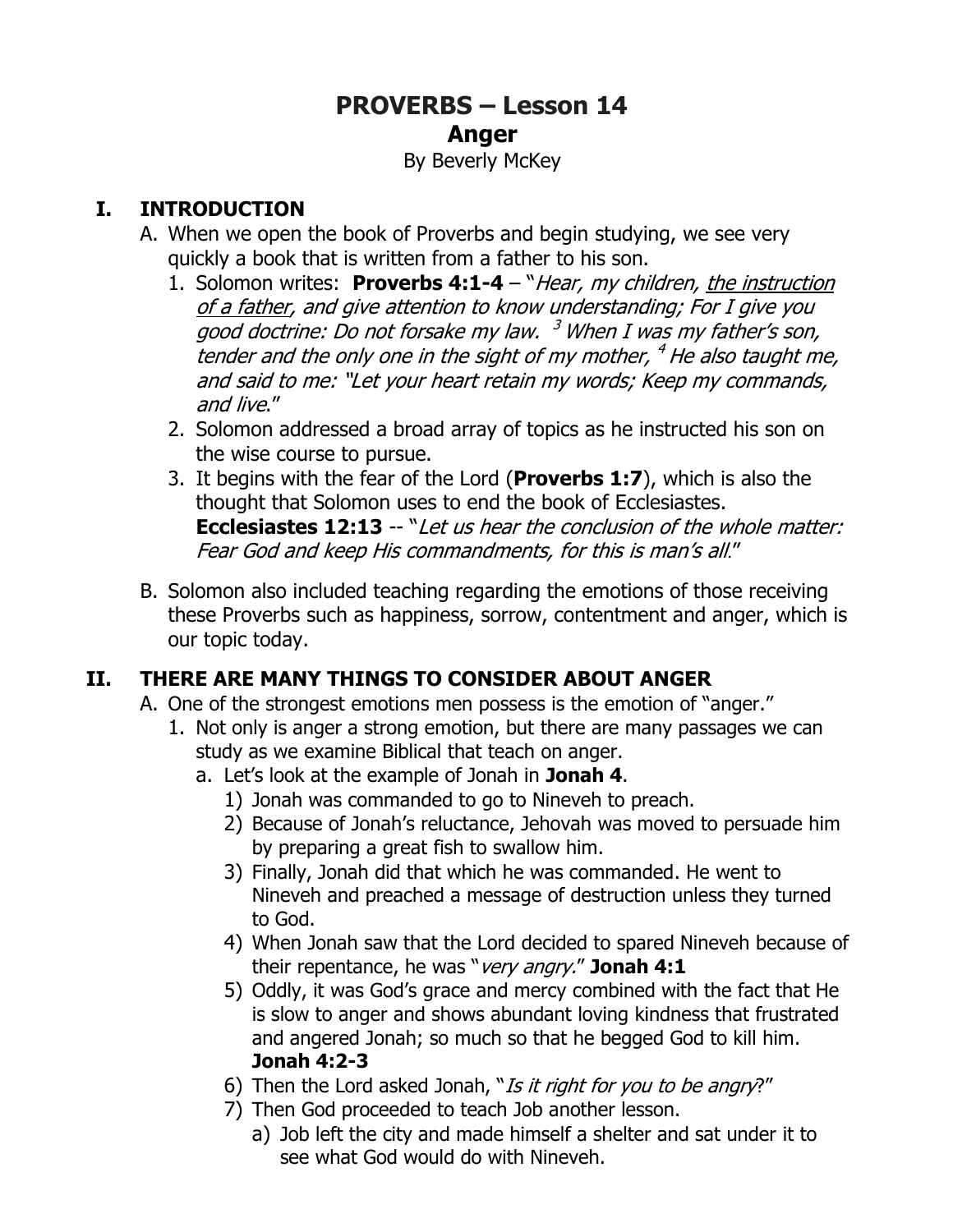- b) Overnight God caused a plant to grow up high enough to provide a shade for Jonah. **Vs. 6** Jonah was grateful for this.
- c) But as the morning dawned, God sent a worm to damage the plant so that it withered. **Vs. 7**
- d) Finally, God sent a strong east wind and the sun beat on Jonah's head so that he grew faint and he wished for death. **Vs. 8**
- e) Again, God asked Jonah if it was right to be angry about the plant. **Vs. 9**
- f) **Vs. 11**  "The Lord said**,** 'You have had pity on the plant for which you have not labored, nor made it grow, which came up in a night and perished in a night. Should I not pity Nineveh, that great city, in which are more than one hundred and twenty thousand persons who cannot discern between their right hand and their left – and much livestock.' "
- 2) Let's analyze Jonah's reaction:
	- a) Jonah expressed very strong anger when Nineveh was spared, yet God was slow to anger.
	- b) God questioned the wisdom of Jonah's first complaint about sparing Nineveh.
	- c) Yet, Jonah became angry again when the gourd withered and his shade was removed.
	- d) Again, God questioned the wisdom of Jonah's anger about a plant that he did not plant nor tend.
	- e) But Jonah was not ashamed of his childish anger and he insisted that he had a right to be angry.
	- f) What a sad, sad commentary! Jonah was angry when his personal comfort was disturbed, but he showed no concern for the thousands lost in Nineveh.
- b. Since Jonah's anger is spoken of in a negative light, should we draw the conclusion that anger is wrong?
- c. Note that Jonah admitted that he knew that God was "*slow to anger"*, a trait that Jonah could not claim for himself.
- d. This implies that God also gets angry sometimes.
- B. Is anger right or wrong?
	- 1. If Jonah and his attitude were all we had to go by, it would be easy to conclude that it is wrong to be angry.
		- a. Jonah most certainly was wrong in being angry
		- b. He was also wrong thinking that his anger was justified.
	- 2. We find another good example where anger was completely out of place .in **Luke 15**.
		- a. When the prodigal son returned, the father rejoiced and threw a big party.
		- b. The older son, **Luke 15:28** was angry and would not go in to the party.
		- c. In this passage we see the father questioning the anger of his son much like God questioned the anger of Jonah.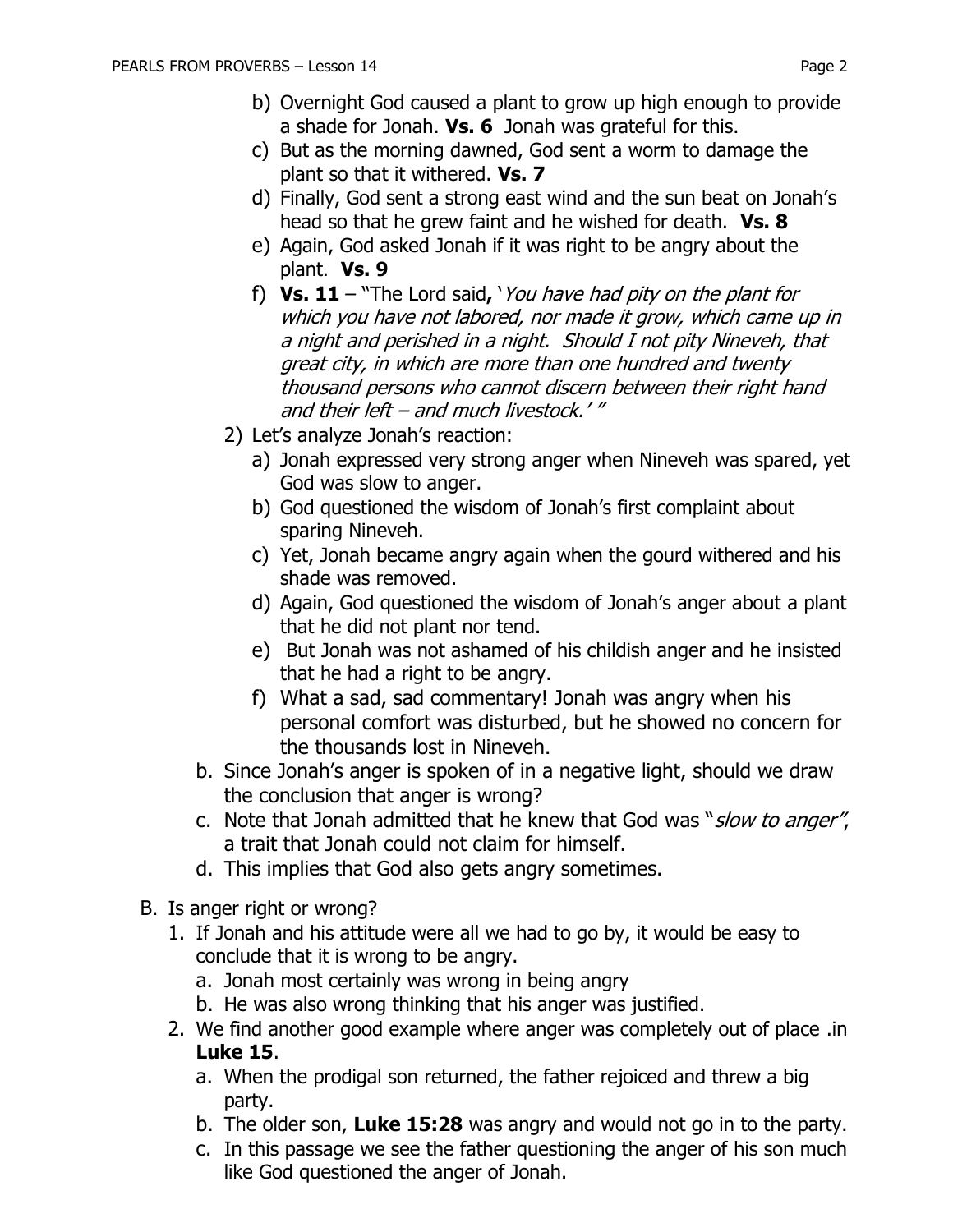- d. The point here, however, is that the older brother's anger was truly inappropriate. It was born of jealousy.
- 3. On the other hand, there are times when anger is certainly warranted as children of God.
	- a. In **Psalm 7:11** we read, "God is a just judge, and God is angry with the wicked every day."
	- b. **Psalm 30:4-5** <sup>14</sup> Sing praise to the Lorp, you saints of His, and give thanks at the remembrance of His holy name. <sup>5</sup> For His anger is but for a moment, His favor is for life;"
- 4. Our God may be slow to anger, and His anger may be short-lived, but at times He gets angry.
- 5. Let's look at **Mark 3:1-6**
	- a. Jesus entered the synagogue on the Sabbath and met a man who had a withered hand.
	- b. The Jews watched Jesus closely to see if he would heal the man on the Sabbath, so they would have a reason to accuse Him.
	- c. Jesus asked the Jews, "Is it lawful on the Sabbath to do good or to do evil, to save life or to kill?" But the people were silent.
	- d. **Vs. 5**  "And when He had looked around them with anger, being grieved by the hardness of their hearts, He said to the man, *'Stretch out your hand.*' and he stretched it out, and his hand was restored as whole as the other. "
- 6. Consider these two verses regarding Jesus.
	- a. **Hebrews 4:15** "For we do not have a High Priest who cannot sympathize with our weaknesses, but was in all points tempted as we are, yet without sin." He even experienced anger.
	- b. **I Peter 2:21-22** "<sup>21</sup> For to this you were called, because Christ also suffered for us, leaving us an example, that you should follow His steps: <sup>22</sup>Who committed no sin, nor was deceit found in His mouth."
	- c. If Jesus, who is equal with God (**Philippians 2:6**), could be angry and yet "*committed no sin*", then we cannot conclude that all anger is always wrong.
	- d. Even in the Sermon on the Mount, when Jesus warned against anger, he qualified the statement in this way: "But I say to you that whoever is angry with his brother without a cause shall be in danger of the judgment." (**Matt. 5:22**).
	- e. Jesus is not saying here that ANY cause justifies anger; as we saw, Jonah rationalized that he had cause to be angry. But his cause was not just. He was angry because God showed mercy to Nineveh.

#### **III. ANGER AND THE PROVERBS**

- C. When we turn our attention to Proverbs concerning anger, we see the same points stressed. Let's note just a few of the passages from Proverbs:
	- 1. **Proverbs 14:17** "A quick-tempered man acts foolishly, and a man of wicked intentions is hated."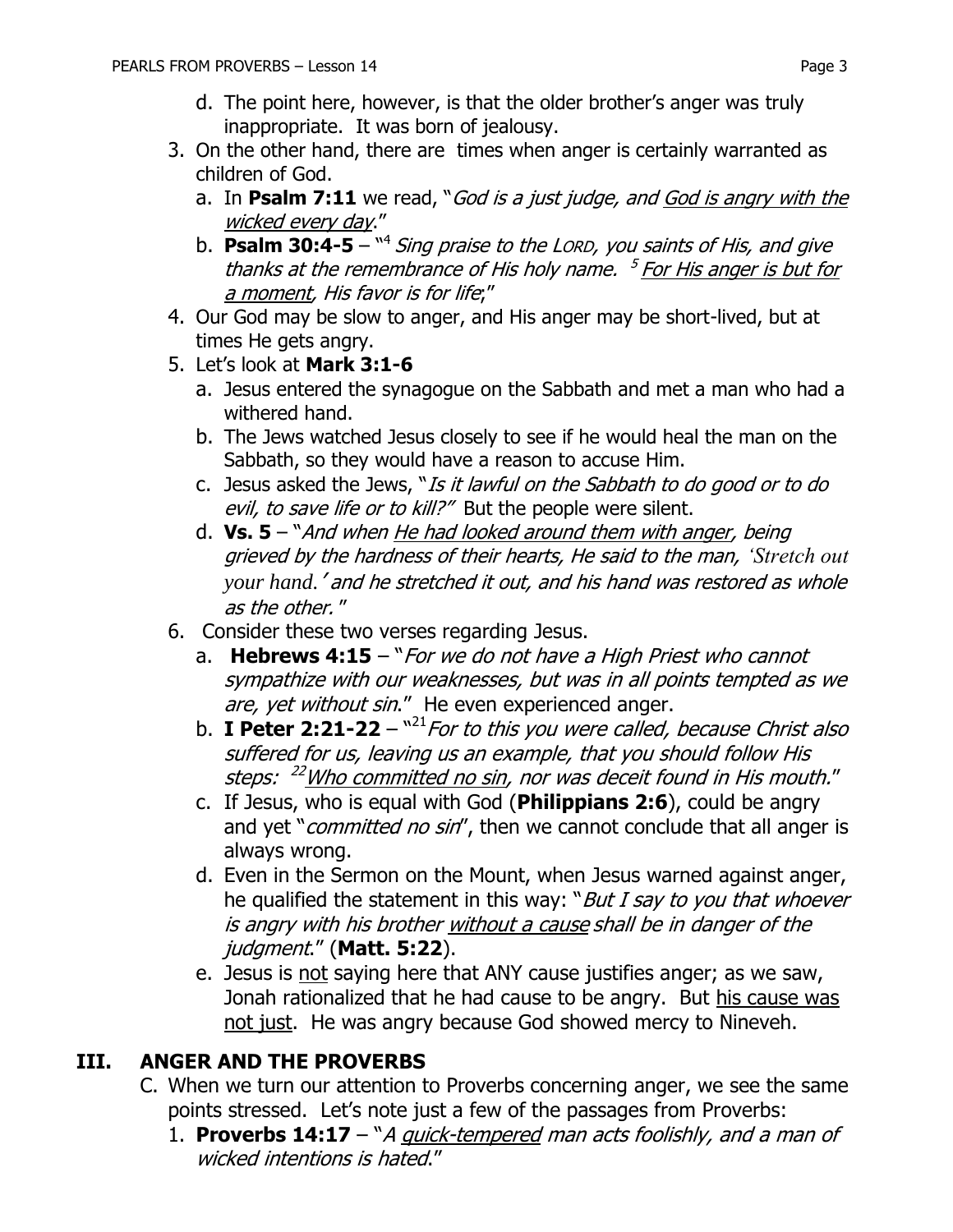- 2. **Proverbs 21:19** "Better to dwell in the wilderness, than with a contentious and angry woman."
- 3. **Proverbs 22:24** "Make no friendship with an angry man, and with a furious man do not go."
- 4. **Prov. 29:22** "An angry man stirs up strife, and a furious man abounds in transgression.**"**
- 5. When we consider the general focus of these four passages, we could very well conclude that anger is an emotion that we should avoid completely.
- 6. With the exception of **Proverbs 14:17**, where the writer qualifies the anger of a "*a quick-tempered man*," we get the idea that anger is a negative attitude in our lives that will be punished.
- D. We must not be hasty to conclude that all anger is wrong. Let's consider some other passages:
	- 1. **Proverbs 14:29** "He who is slow to wrath has great understanding, but he who is impulsive exalts folly."
	- 2. **Proverbs 15:18**  "A wrathful man stirs up strife, but he who is slow to anger allays contention."
	- 3. **Proverbs 16:32** "He who is slow to anger is better than the mighty, and he who rules his spirit than he who takes a city."
	- 4. In these passages, we see a person can be angry, but he must not be quick-tempered.
	- 5. In fact, the ability to control our anger shows great understanding and power. **Proverbs 19:11** – "The discretion of a man makes him slow to anger, and his glory is to overlook a transgression."
	- 6. These passages do not forbid anger, instead it praises the person who has developed the self-control to react slowly and wisely.
		- a. Anger is wrong if it easily comes to the surface with little provocation and lashes out with little or no restraint.
		- b. When anger is slow in coming and is bridled, it reveals great understanding and spiritual maturity.

## **IV. ANGER'S DESTRUCTIVE POWER**

A. A quick-temper causes division.

- 1. One who has not tried to develop the virtues that promote peace and unity will cause strife in all areas of his life.
- 2. Uncontrolled anger is a destructive force which can only lead to quarrels and then to division.
- 3. It is predictable that a "*wrathful man*" will sow the seeds of strife instead of unity**.**
	- a. **Proverbs 27:3** "A stone is heavy and sand is weighty, but a fool's wrath is heavier than both of them."
	- b. **Proverbs 19:19** "A man of great wrath will suffer punishment; for if you rescue him, you will have to do it again."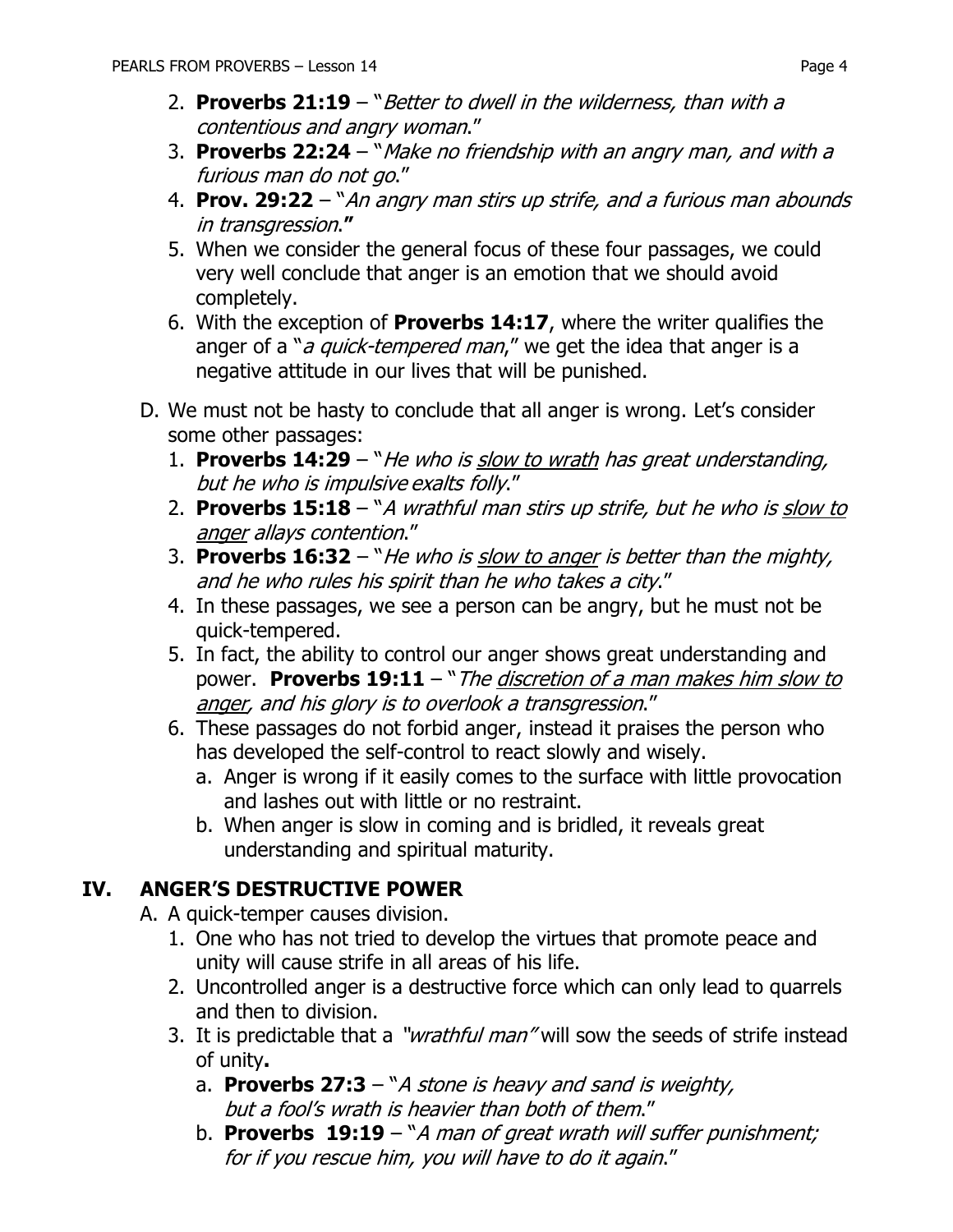- 4. When a person is known to have a quick temper, he can expect it to lead to conduct that will deserve and demand punishment.
	- a. **Proverbs 30:33**  "For as the churning of milk produces butter, and wringing the nose produces blood, so the forcing of wrath produces strife."
	- b. It is simply the natural course of things; anger, when not kept in check, will lead one to destruction.
- B. Christians are taught in the New Testament to develop attitudes that would promote unity in the church and in the world. This is the opposite of the division that anger can causes.
	- 1. In **Ephesians 4:1-3** Paul wrote to the brethren that they should "endeavor to keep the unity of the Spirit in the bond of peace."
		- a. However, prior to that directive, he listed the virtues that are required to be able to achieve unity.
			- 1) With all lowliness and gentleness
			- 2) Bearing with one another in love
		- b. The same is true as Paul the encourages the Philippians to be "likeminded, having the same love, being of one accord, of one mind." which describes unity. **Philippians 2:1-4**.
		- c. The virtues required to accomplish this are:
			- 1) Let nothing be done through selfish ambition or conceit.
			- 2) In lowliness of mind (humility)
			- 3) Esteem others better than himself
			- 4) Look out not only for his own interests, but also for the interests of others.
		- d. Paul also warned the Galatians the danger of strife in the body of Christ: **Galatians 5:15** – "But if you bite and devour one another, beware lest you be consumed by one another! "
	- 2. Unity is essential in the church and it is preferred in the world as well. Paul encouraged the church in Rome to live in peace with all men.
		- a. **[Romans 12:18](https://www.biblegateway.com/passage/?search=Romans+12:18&version=NKJV)** "If it is possible, as much as depends on you, live peaceably with all men."
		- b. We may not be able to control the behavior of others, but we are required to control our own behavior in the world so that we are never the cause for division, but we display self-control that will be seen by the world as "godliness".
		- c. Jesus taught, in the Sermon on the Mount, that the children of God should be "peace makers".
			- 1) **Matthew 5:9** "Blessed are the peacemakers, for they shall be called sons of God."
			- 2) Remember, Jesus did not say "peace lovers" but "peace makers" which implies a responsibility on our part to promote peace in our example and in our teaching.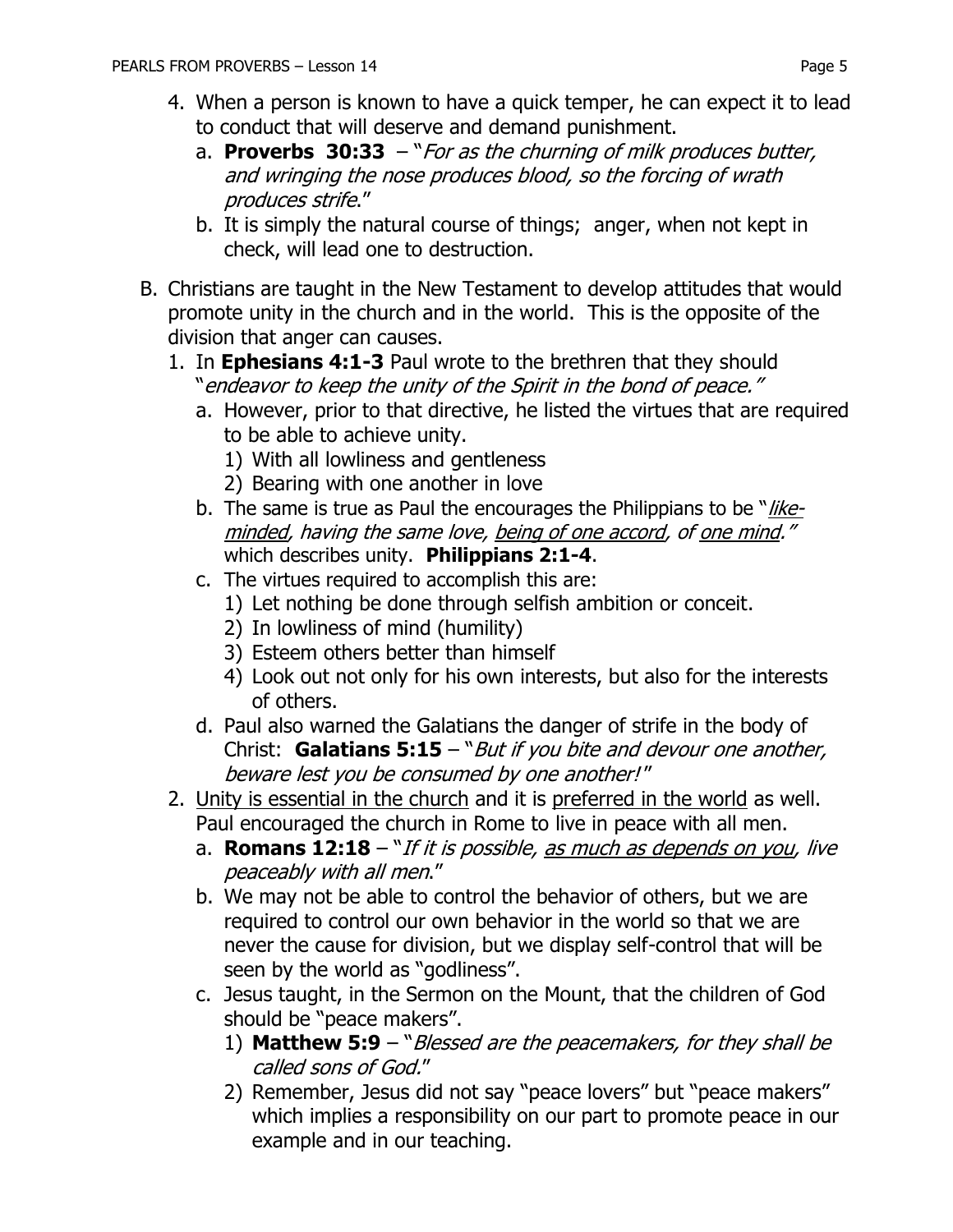#### **V. ANGER AND TRANSGRESSION**

- A. We have already noted that anger can be right, and anger can be wrong.
	- 1. We have also seen that anger is a very intense emotion, which can be very volatile.
	- 2. Paul's statement in **Ephesians 4:26** is a great challenge for those who want to obey it.

"Be angry, and do not sin": do not let the sun go down on your wrath."

- 3. The wise man will understand just how easy it is for sins to multiply when he is angry.
- 4. Solomon said, **Proverbs 29:22**  "An angry man stirs up strife, and a furious man abounds in transgression."
- 5. It is easy, if we are not careful, to be angry for the wrong reasons.
	- a. Jonah was angered because God showed mercy upon his enemies.
	- b. In **Matthew 5:43-47** Jesus' taught that loving our neighbors was not good enough, we must also love our enemies (which is far more difficult).
	- c. When we look at Jonah in the light of this teaching, his anger was motivated by a sinful attitude.
	- d. In **Luke 15**, the older brother's anger was motivated out of envy and jealousy.
	- e. Too often, our anger is motivated by jealousy or selfishness, rather than righteous indignation.
	- f. Sinful attitudes which motivate our anger are just one area in which sin can be multiplied in our anger.
- 6. How one responds to anger must be a constant concern for the righteous person.
	- a. There is no honor in being angry for the proper reason if we respond in a sinful way.
	- b. The truth is that there are some things in our society that should truly anger us.
		- 1) Consider the multitudes of innocent infants who die, because of a hard-hearted mother, at the hands of murderous abortion doctors.
			- a) This should anger righteous people who believe life is in the hands of our God and we have no right to terminate it.
			- b) Anger would not be out of place here. Yet if my response is to bomb the clinic or murder the participants, then I have added sin to my anger.
			- c) If we are not careful as children of God, we could very well allow our anger to become a seedbed for sin.
- 7. Another consideration, on a slightly different note, is "*Will I get angry* when the situation demands it?"
	- a. We have noted, "God is angry with the wicked every day." **Psalm. 7:11** and that Jesus was sometimes angry while here on earth. **Mark 3:5**
	- b. From this we can conclude that there are appropriate situations when anger should be felt.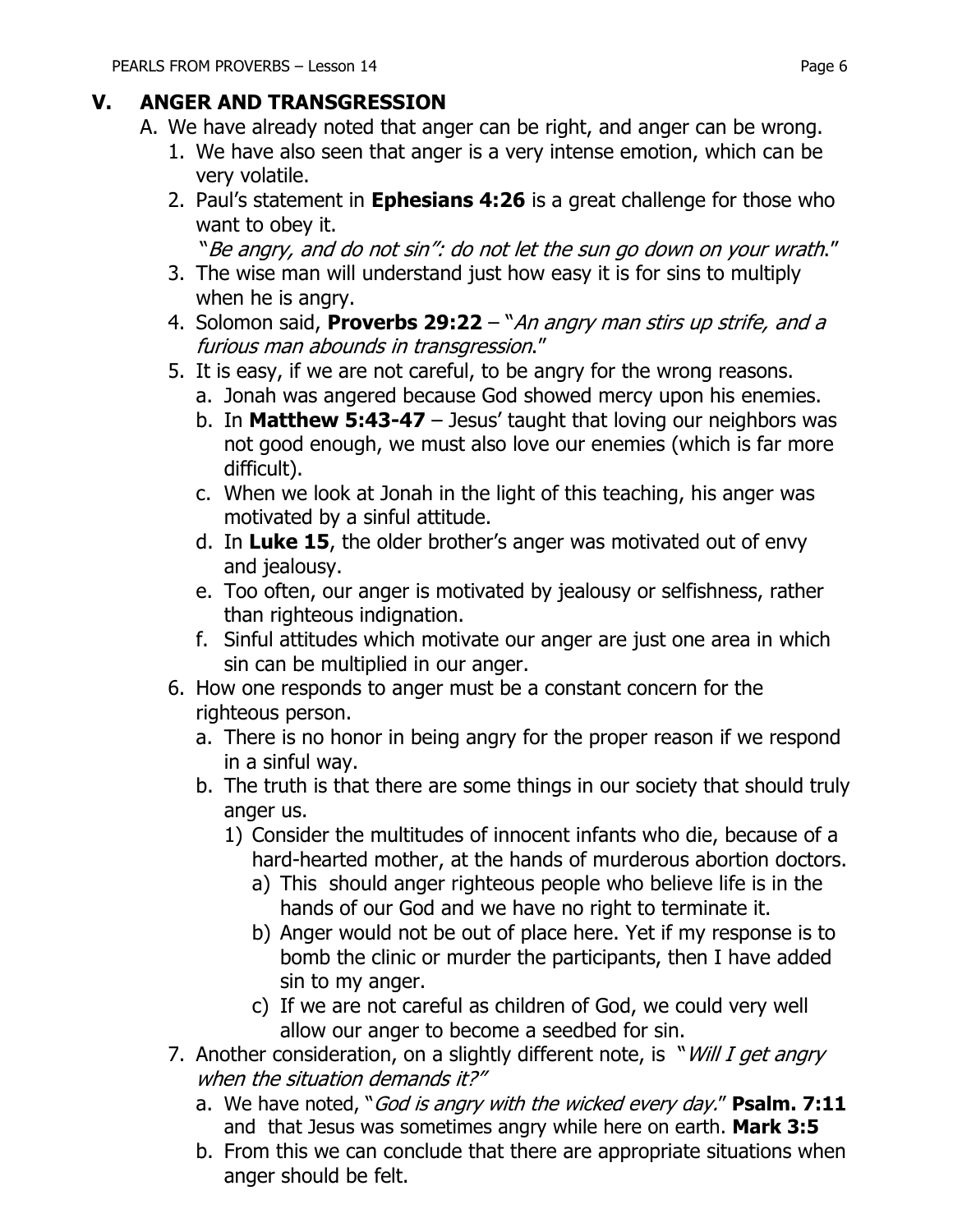- 1) For example, consider the threat that we face from madmen in the middle east in the name of their false religion.
	- a) Their objective is to conquer the world for Islam and they are making great strides in accomplishing this.
	- b) When we see our government accommodating Muslim religious practices everywhere, while at the same time they are encroaching more and more upon the religious freedom of Christians that are guaranteed in our constitution, it should make us angry.
- 2) It should sicken and anger the children of God that the wickedness of abortion is protected by social liberals who proclaim that it is an important "women's health issue". That should make us angry.
- 3) There are some situations that warrant anger, and the child of God should respond with anger.
- 4) In such cases, we must make our voices heard with courage using peaceful and legal methods.
- 5) Certainly, we should be extremely careful when we are angry, that we do not respond in a sinful way. However, anger is sometimes necessary.

#### **VI. ANGER, SELF-CONTROL AND TEMPERANCE,**

- A. Of course, we must understand the necessity of self-control and temperance when it comes to anger.
	- 1. Consider for a moment how often the inspired writers admonish Christians to be the people who bring glory to our God.
	- 2. Even when Paul stood before Felix as a prisoner, he never forgot that Felix (his enemy) was lost without God, so Paul shared the gospel message with Felix and his wife. Paul truly practiced loving his enemies. **Acts 24:25 – "**<sup>24</sup> And after some days, when Felix came with his wife Drusilla, who was Jewish, he sent for Paul and heard him concerning the faith in Christ. <sup>25</sup> Now as he reasoned about <u>righteousness</u>, <u>self-control</u>, and the judgment to come, Felix was afraid and answered, '*Go away for now; when I have a convenient time I will call for you*.'**"**
	- 3. Paul taught them these principles:
		- a. Righteousness **Psalm 119:172** "My tongue shall speak of Your word, for all Your commandments are righteousness." There is an objective standard given by God that must direct our steps. This standard instructs us on anger also.
		- b. Temperance  $-$  we are responsible for bringing our lives into subjection to the commandments of God.
			- 1) God's Word tells us that we must not be swift to anger.
			- 2) James said, in **James 1:19**  "So then, my beloved brethren, let every man be swift to hear, slow to speak, slow to wrath,"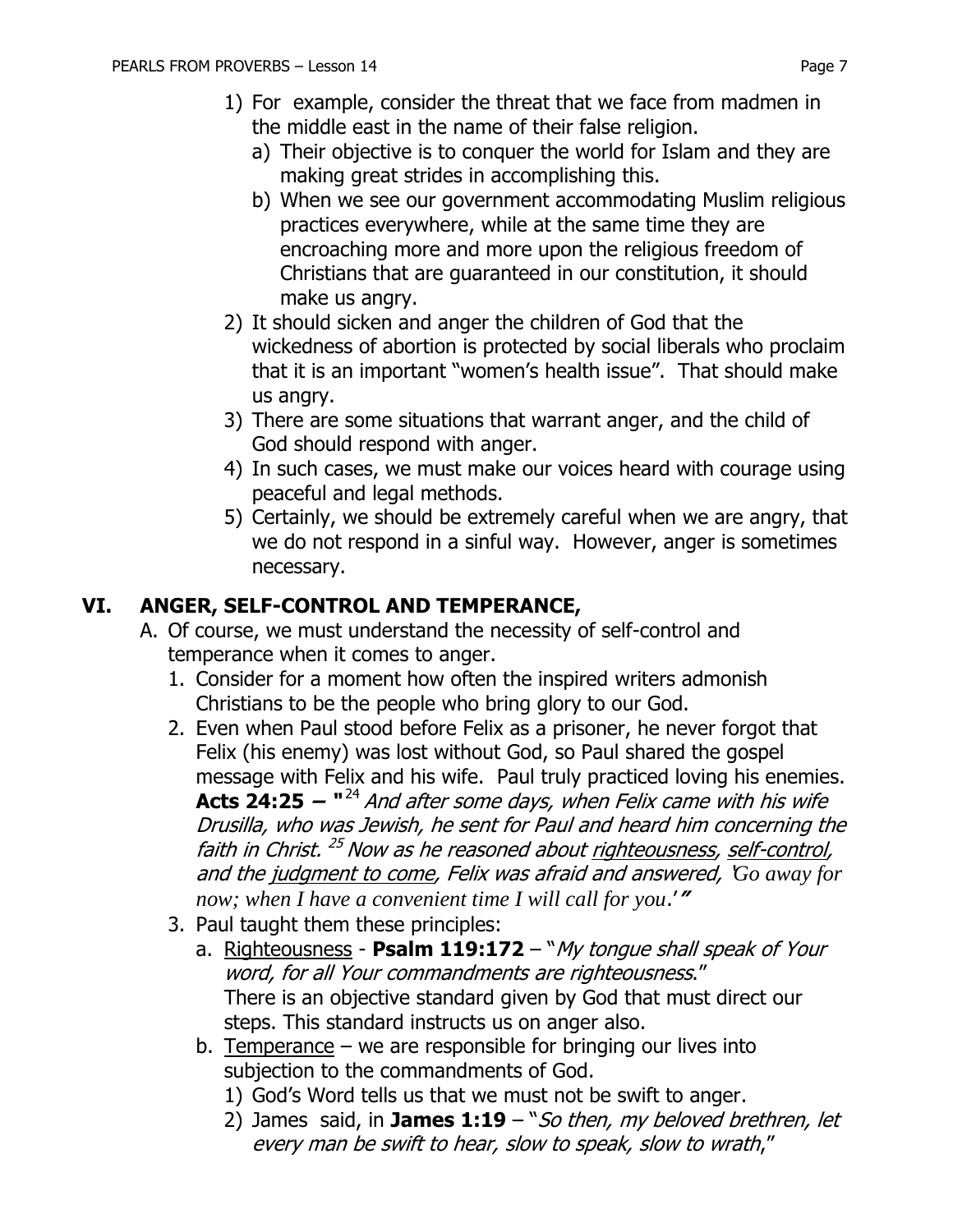**2 Thessalonians 1:7-10** "... when the Lord Jesus is revealed from heaven with His mighty angels, <sup>8</sup> i<u>n flaming fire taking vengeance on</u> those who do not know God, and on those who do not obey the gospel of our Lord Jesus Christ. <sup>9</sup> These shall be punished with everlasting destruction from the presence of the Lord and from the glory of His power,"

- B. We can never be effective ambassadors for Christ if we can't control our anger.
	- 1. We must apply what we learn from God's word in a practical way because, one day, we will give an account before God.
	- 2. It would be hard to over-emphasize the import of temperance and selfcontrol when it comes to anger in our lives.
	- 3. Paul listed the attitudes that Christians must develop in **Galatians 5:22- 23** – <sup>22</sup> But the fruit of the Spirit is love, joy, peace, longsuffering, kindness, goodness, faithfulness, <sup>23</sup> gentleness, self-control. Against such there is no law."
	- 4. Peter also explained how to grow spiritually in 2 Peter 1:5-8 "<sup>5</sup> But also for this very reason, giving all diligence, add to your faith virtue, to virtue knowledge, <sup>6</sup> to knowledge self-control, to self-control perseverance, to perseverance godliness, <sup>7</sup> to godliness brotherly kindness, and to brotherly kindness love. <sup>8</sup> For if these things are yours and abound, you will be neither barren nor unfruitful in the knowledge of our Lord Jesus Christ."

#### **VII. Anger And The Tongue**

- A. One of the major themes in Proverbs is the use of the tongue and we had a lesson just on that topic a few weeks ago.
	- 1. Solomon wrote in **Ecclesiastes 3:7** that there is "a time to keep silence, and a time to speak."
	- 2. It is the wise person who can distinguish the difference.
- B. In the book of James, which has been described as the "*Proverbs of the* New Testament", James addresses the topic.
	- 1. James wrote, **James 1:19**  "So then, my beloved brethren, let every man be swift to hear, slow to speak, slow to wrath."
	- 2. Again in **James 3:2**  "For we all stumble in many things. If anyone does not stumble in word, he is a perfect man, able also to bridle the whole body."
	- 3. Learning to bridle our tongue is very difficult and James admits that by saying that if one can totally control his tongue, "he is a perfect man".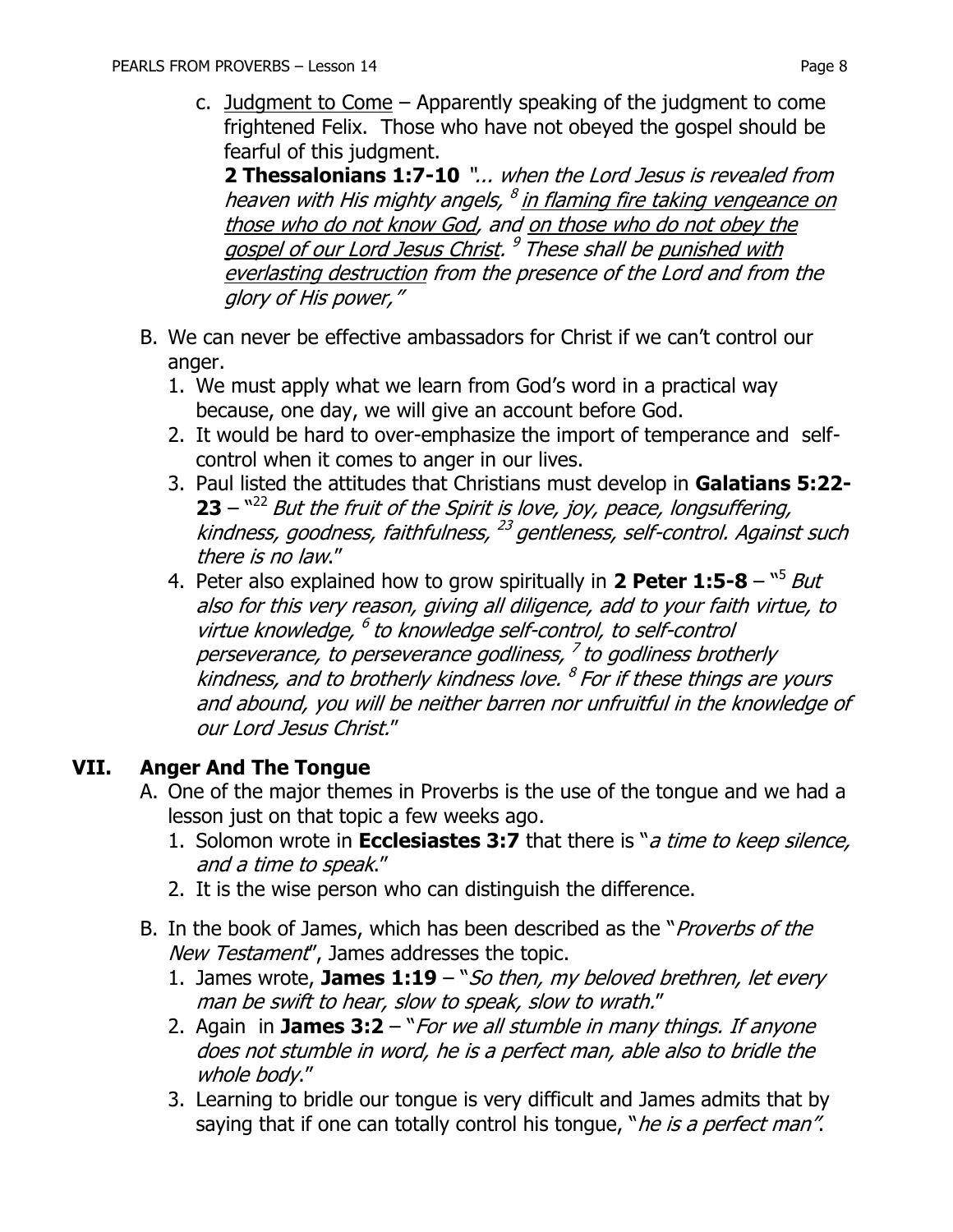- a. In the progression of things, bitterness evolves into wrath, and wrath grows into anger.
- b. The word "clamor" means to shout. When we become angry our voice seems to automatically intensify until we are shouting.
- c. When our anger goes unchecked, we are likely to say unkind things which Paul calls "evil speaking."
- d. Learning to control anger is essential to a Christian because one outburst can ruin our good influence with all who hear it.

#### **VIII. Dealing With Angry Men**

- A. While a lot of energy must go into regulating our own anger, it is also valuable to learn how to deal with those who are angry.
	- 1. Solomon does not leave us out in the cold concerning this matter.
	- 2. Our first rule to note is that we should avoid angry people, if possible.
		- a. Solomon wrote, **Proverbs 22:24-25**  " <sup>24</sup> Make no friendship with an angry man, and with a furious man do not go, <sup>25</sup> Lest you learn his ways and set a snare for your soul."
		- b. We have already noticed the troubles that follow the angry people. If we continually associate with them, we can expect to share in their troubles.
		- c. Yet, there will be times when we simply have no choice but to deal with those who are angry.
- B. As much as we may try to avoid angry people, there will be times when it will simply be impossible. In that case, how should we respond?
	- 1. Solomon had some excellent advice, although it may be difficult to accomplish.
	- 2. **Proverbs 15:1**  "A soft answer turns away wrath, but a harsh word stirs up anger."
	- 3. Jesus also taught on this subject: **Matthew 5:38-42** "<sup>38</sup> You have heard that it was said, `An eye for an eye and a tooth for a tooth.'<sup>39</sup> But I tell you not to resist an evil person. But whoever slaps you on your right cheek, turn the other to him also. <sup>40</sup> If anyone wants to sue you and take away your tunic, let him have your cloak also. <sup>41</sup> And whoever compels you to go one mile, go with him two.  $^{42}$  Give to him who asks you, and from him who wants to borrow from you do not turn away."
	- 4. Avoiding conflict when it is possible is the method Jesus advocated.
		- a. The world has a hard time understanding this teaching.
		- b. It is common for worldly people to quickly react by striking back.
		- c. It seems to be a weakness of our fleshly nature that causes us to want to strike back or to "get even" at some later date.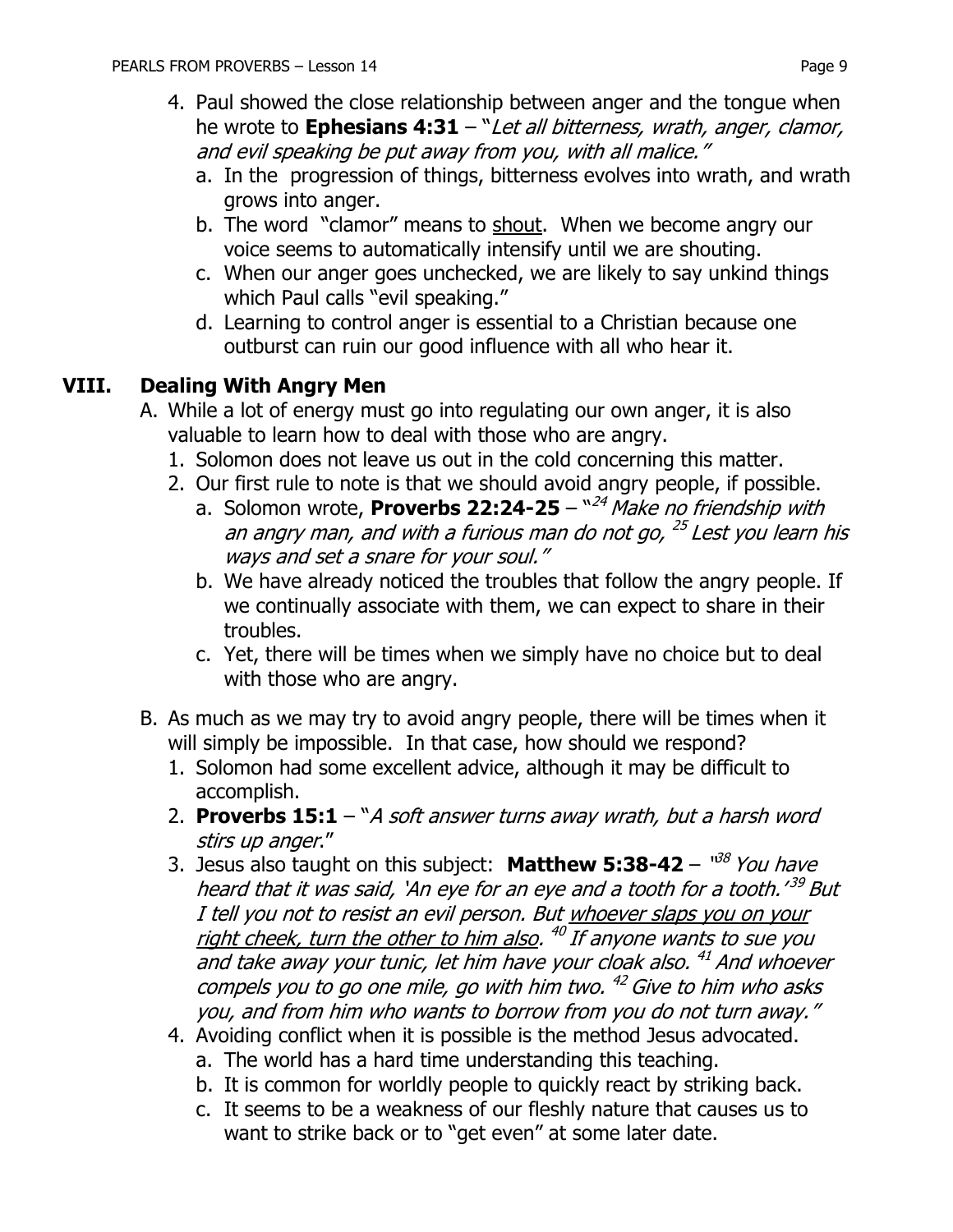- d. Even the Law of Moses taught against retaliation: **Leviticus:19:18**  "You shall not take vengeance, nor bear any grudge against the children of your people, but you shall love your neighbor as yourself: I am the Lord."
- e. Paul continued this same teaching in **Romans 12:19** "Beloved, do not avenge yourselves, but rather give place to wrath; for it is written, 'Vengeance is Mine, I will repay,' says the Lord."
- f. While these verses do not speak directly about anger, they provide a principle that will help us in dealing with angry people.
- g. To react to anger calmly and kindly will be unexpected by and disarming to the angry person.
- h. If we follow the example of Jesus, who faced angry people on many occasions, we will be able to disarm volatile situations when we are confronted with angry people.

#### **IX. CONCLUSION**

- A. The Wise Man And Anger
	- 1. The wise man will not be easily angered.
	- 2. Solomon proclaimed the benefits for those who were slow to anger.
		- a. **Proverbs 14:29**  they have "great understanding,"
		- b. **Proverbs 15:18** "*allays contention* (calms strife)"
		- c. **Proverbs 16:32**  "better than the mighty."
	- 3. The wise person will be able to be angry without committing sin.
	- 4. The trivial matters that so often anger other men will not stir the wise person to anger.
	- 5. His anger will be reserved for those matters that are worthy of the righteous person's anger.
	- 6. When he is angry, he will maintain control, being careful not to let his anger to cause him to sin.
- B. The Foolish Man And Anger
	- 1. The foolish man's anger will reside on the surface and may quickly come boiling forth.
	- 2. His anger is aroused swiftly and fiercely.
	- 3. Because the foolish man does not practice self-control, his actions will often be sinful.
	- 4. He will find himself suffering punishment because of his anger.
	- 5. He will not learn to avoid the consequences of anger and repeats his offense over and over again.
	- 6. The foolish person who has an anger problem will also find that wise men will avoid him.
- C. Christians Beware And Be In Control
	- 1. As children of God, we will be expected to control our anger.